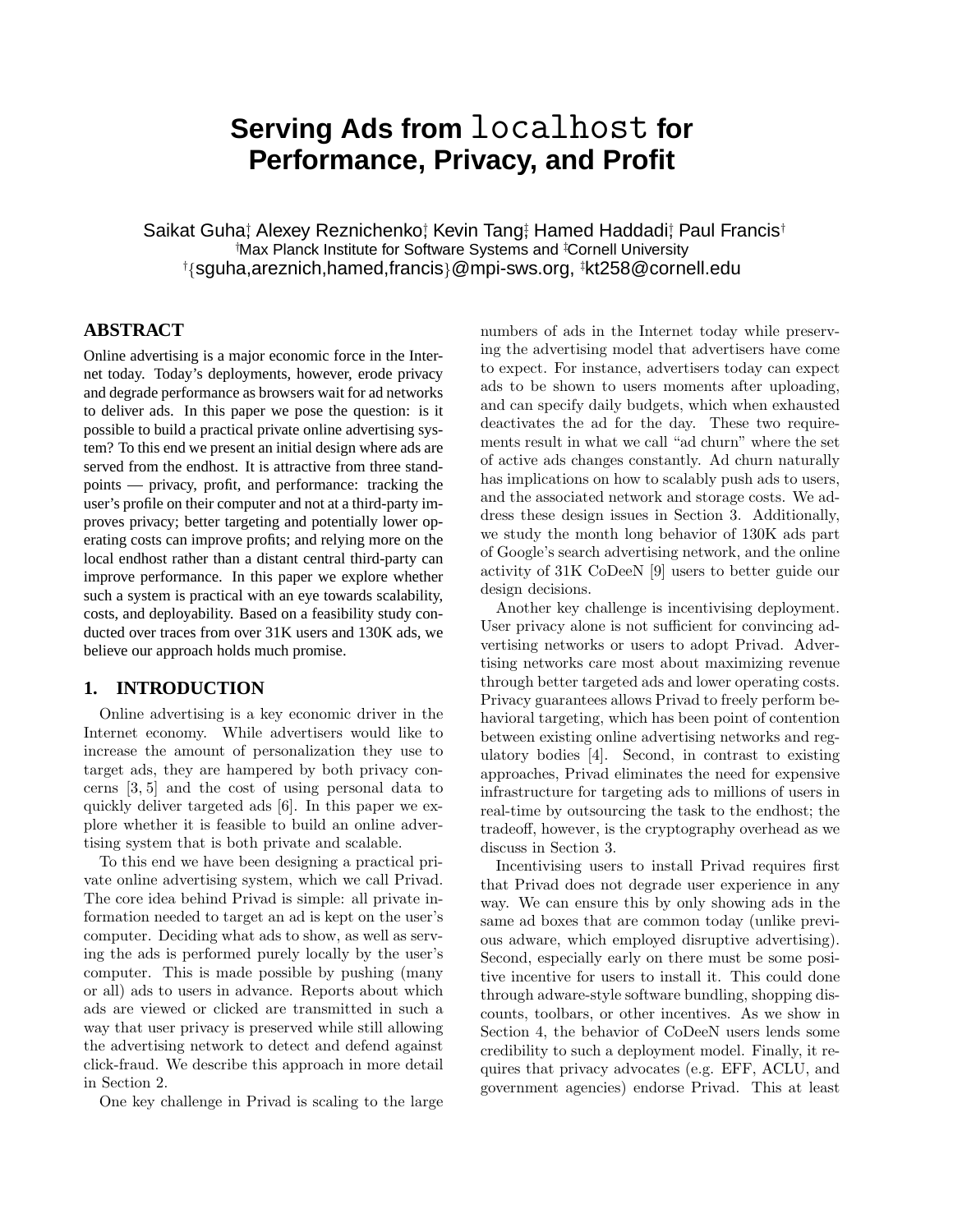prevents anti-virus software from actively removing Privad from clients. Ideally, it even leads to privacyconscious browser vendors (e.g. Firefox) or operating systems installing it by default, or by governments mandating that existing advertising companies deploy Privad technology.

Overall, Privad represents an argument that highlytargeted practical online advertising, and good userprivacy are not mutually exclusive. Our rough design and cursory feasibility studies notwithstanding, we believe this approach is well worth exploring.

# **2. PRIVAD ARCHITECTURE**

We begin with the Privad model and rough protocol, followed by a brief discussion on the privacy characteristics of Privad. Due to space constraints, we present only a small part of the larger Privad system [2] with the aim of orienting the reader for the scalability issues discussed in the rest of this paper.

### **2.1 Model**

There are five players in Privad: user, publisher, advertiser, broker, and dealer. User, publisher, and advertiser are identical to today's model: users visit publisher webpages; advertisers wish their ads to be shown to users; for each ad viewed or clicked the advertiser is charged and the publisher is paid a commission. The broker brings together advertisers, publishers, and users much like today (e.g. Google). The key distinction, however, is that in Privad the task of profiling the user, and targeting and serving ads is outsourced to a  $client<sup>1</sup>$  running on the user's computer.

The dealer is the key to privacy in Privad. All communication between the client and the broker is proxied anonymously by the dealer. The dealer is run by an organization that is itself untrusted with user profile information, but is nevertheless unlikely to collude with the broker. This could for instance be prominent privacy advocacy groups (e.g. EFF or ACLU) or a government regulatory agency. The dealer would be funded by a special tax levy on the broker.

The dealer serves two roles. For the user the dealer ensures anonymity by hiding the user's identity (e.g. IP address) from the broker, but itself does not learn any profile information about the user since all messages between the client and broker are encrypted. Unfortunately, when clients are hidden from the broker, the broker is less able to protect itself against click-fraud. Therefore, the dealer also helps the broker defend against click-fraud, but in a way that preserves user privacy. Additionally, the dealer helps protect



Figure 1: The Privad architecture

against application-level DoS at the broker by ratelimiting client messages.

## **2.2 Protocol**

In this paper we discuss three Privad mechanisms: ad dissemination, view/click reporting, and click-fraud defense.

Ad Dissemination: The client builds up a personalized user profile capturing such attributes as each user's demographics, interests, or keywords. This is done by monitoring the user's activity, for instance, on online social networking websites, shopping sites, and other applications. Advertisers upload ads to the broker (Figure 1, message 1), which the broker then sends to clients. The ads are filtered locally by the client based on the user's profile and stored until needed.

A privacy-preserving Pub-Sub mechanism between the broker and client is used to disseminate ads to the client. The Pub-Sub channels are nested interest categories such as sports, tennis, rackets, Wilson rackets, as well as limited demographics such as geographic region or gender. The client sends a subscription message to the broker; the message is relayed by the dealer to hide the client's identity. The message is encrypted with the broker's public key to prevent the dealer from eavesdropping. The subscription message contains a symmetric key chosen by the client. The symmetric key is used by the broker to encrypt ads published to that client (Figure 1, message 2). Keys for different subscriptions by the same client are different to prevent the broker from linking together a client's interests. In Section 3.2 we slightly modify this mechanism for scalability.

<sup>&</sup>lt;sup>1</sup>The client is, in fact, an untrusted black-box monitored by a trusted reference monitor, for instance the user's antivirus software.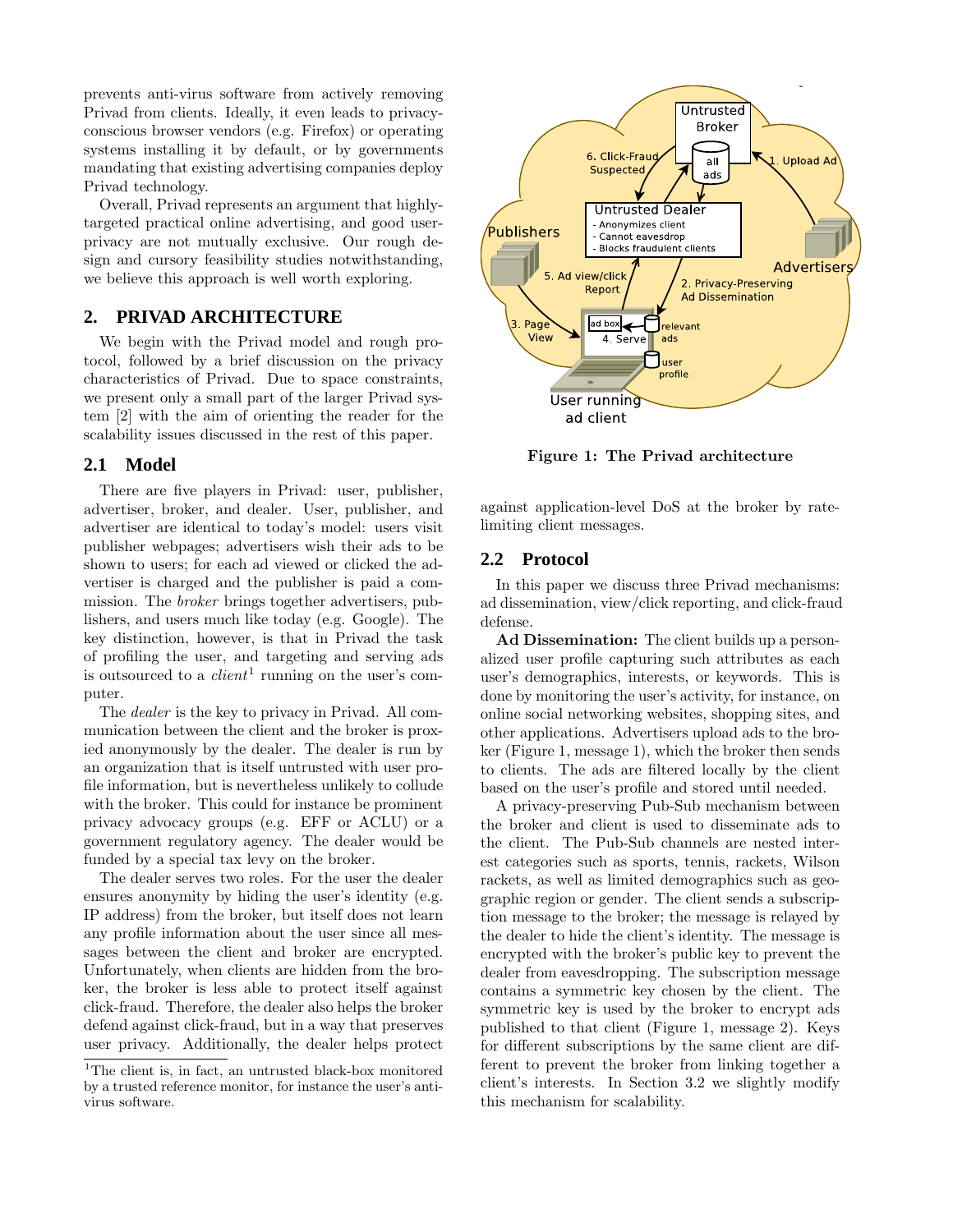Ad View/Click Reporting: The client serves an ad from the local store when the user visits a publisher webpage with an ad box. A view/click report containing the ad ID and publisher ID is sent to the broker. As before, the message is encrypted with the broker's public-key and relayed by the dealer (messages 3–5). The dealer attaches a unique record ID to each report before relaying it; a mapping between this record ID and the user's identity (e.g. IP address) is stored temporarily at the dealer to assist in click-fraud defense.

Click-fraud Defense: There are two parts to defending against click-fraud: first, detecting click-fraud, and second, taking corrective action. The broker may use a range of passive and active techniques to detect click-fraud including, for instance, expectations based on historical data, statistical tests, "bait" ads, and honeyfarms. When click-fraud is suspected, the broker presents the dealer with the record IDs of the fraudulent clicks (message 6). The dealer maps the record IDs to the user(s) responsible, and for users implicated more than some threshold number of times, the dealer stops relaying subsequent click reports.

Everything else: Due to lack of space we cannot discuss the full set of mechanisms in Privad including attribute design, user profiling, ad auctions, click anonymization, click-fraud detection, and the reference monitor framework. Interested readers should see [2].

#### **2.3 A Brief Word on User Privacy**

While this paper focuses on the feasibility and scalability aspects of the Privad architecture, for completeness we present here a short discussion of user privacy. For a more in-depth treatment of privacy and click-fraud issues see [2].

In Privad, the definition of privacy we are particularly concerned with is unlinkability. A user's personalization profile contains many attributes (e.g. demographics, what websites were visited, etc.). Our first design objective is: no single player should be able to link the identity of the user with any piece of the user's personalization profile. Second, no single player should be able to link together more than some limited and well-known threshold number of pieces of personalization information for a given user.

Privad meets these constraints by splitting the data between the dealer and broker in such a way that compromising a single party does not violate user privacy. For instance, through the reporting mechanism, the dealer learns User A viewed/clicked on some ad, while the broker learns *someone* viewed/clicked on Ad X. Second, the broker cannot link together multiple reports from the same client preventing the broker from reconstructing the user's profile over time. Third, the broker cannot single out a user by feeding it bogus information during ad dissemination since the client can detect this attack by establishing multiple subscriptions, which the broker cannot link together.

The protocol as described is susceptible to collusion between the dealer and broker. One defense is to chain multiple dealers; dealer N keeps secret the mapping between the record ID at dealer  $N-1$  and itself, and a corresponding change is made to the click-fraud defense mechanism. This doesn't solve the collusion problem, but raises the bar by requiring all dealers and the broker to collude.

Ultimately the goal is not to produce a bullet-proof system, but rather to be much more private than existing systems (admittedly a low bar). Defending against governments that legally subpoena all involved parties is explicitly a non-goal. Rather, Privad defends against third-parties, for example an insurance company, that today can enter into a secret agreement with a single player and trawl for users matching a particular profile.

#### **3. SCALING PRIVAD**

In this section we discuss scalability concerns in the three Privad mechanisms, and explore potential solutions. The goal of this section is not to arrive at a final solution but to lay out the design space that we are in the process of exploring through various measurement studies and a prototype implementation. Overall, we have not yet found any issues that would fundamentally limit scalability.

#### **3.1 Trace Data**

We gathered two sets of traces to guide our design decisions: Google search ads, and CoDeeN clickstream.

Google data: We sampled Google search ads for a month-long period. We selected 1300 words uniformly at random from a dictionary consisting ∼100K words built from a webpage catalog [8]. We then issued a Google search query for each word roughly every 30 minutes and recorded the ads served. While we took a number of measures to discover as many ads as possible (e.g. issuing queries from a geodiverse set of planetlab nodes), we cannot determine what fraction of all ads for the chosen set of queries we managed to discover. Nevertheless, we believe the data captures the qualitative characteristics of ads (in the US), and serves only as a rough guide in quantitative matters.

CoDeeN data: We collected the click-stream pertaining to existing ad networks (Google, Doubleclick, etc.) for anonymized CoDeeN users over a month-long period. We use CoDeeN's bot-detector tool [7] to restrict our analysis to the approximately 31K human users in the dataset. We noticed, however, some false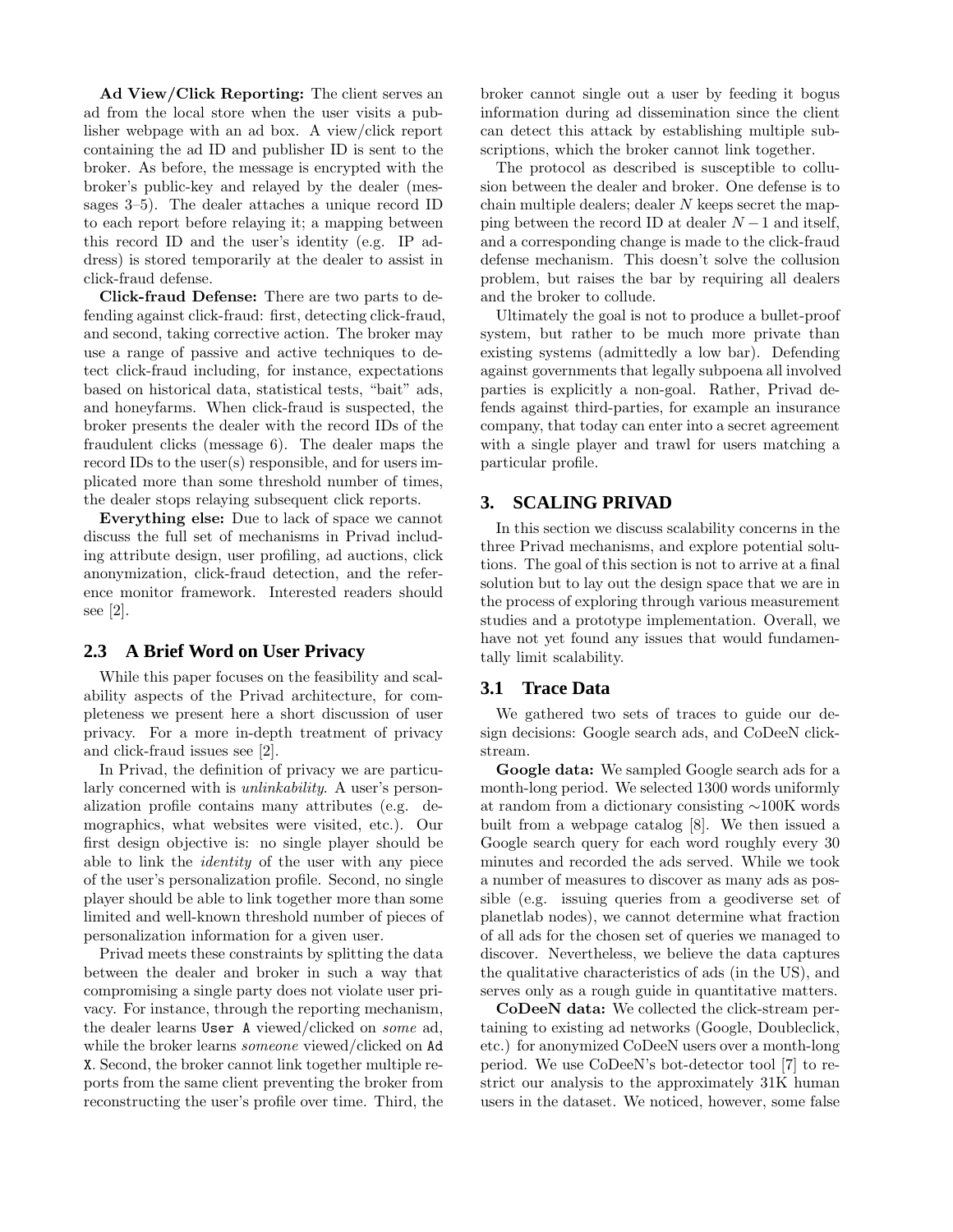

Figure 2: Ad churn in Google search ads

positives for bots that have evolved since the tool was first developed. We retain these bots in the data to account for bot activity one might normally expect. Altogether, the data allows us to analyze how users interact with ads (views/clicks etc.). Note that the data is inherently biased as CoDeeN users are more technically inclined than average web users<sup>2</sup>.

In our analysis below, we point out where uncertainty or bias in our datasets affects results.

#### **3.2 Ad Dissemination**

Push vs. Pull: The simplest approach to disseminating ads is to flood all ads to all users. While this is ideal from a privacy perspective, we found it is not scalable. The problem is not so much the large number of ads (which could otherwise be disseminated using P2P), but rather ad churn. Figure 2 plots the fraction of ads that change from day-to-day, and hourto-hour. Between 30%–40% ads on a given day/hour differ from those the previous day/hour. There is a daily spike at around 4am US east-coast time, when we suspect the daily budget is reset and ads that expired the previous day are reactivated. Additionally, 5%–10% of ads are permanently replaced every hour (i.e. the old ad was never again seen, and the new ad was never seen before). Thus even with optimal caching, we estimate flooding updates would require 2GB/month of compressed ad data, which is unacceptably high considering the margin for error in our estimates.

A pull based mechanism is more attractive. Ad churn does not increase client load, and additionally, turnaround for new ads is quick since the broker directly controls each ad sent. The question then is how Privad scalability compares to existing ad networks, which also use a pull model.

Request-Response vs. Pub-Sub: Existing ad networks use a request-response protocol where ads must be disseminated in real-time. This places a hard limit (few hundred milliseconds) in which to find candidate ads that match the user's profile, select the best ads, and return the results.

In contrast, a Pub-Sub approach does not require such fast responses. The broker can send out matching ads well in advance of the user visiting a publisher since the client can store the ad until needed. Further, Pub-Sub requires half the number of messages compared to request-response since the subscribe message is sent only once.

Personalization in the cloud vs. at the edge: Existing ad networks personalize ads to individual users based, for instance, on past browsing history, search history, and user preferences (some networks). Since each user is different, processing and memory requirements grow with the number of users.

Pub-Sub channels tradeoff network for less memory and processing at the broker. Since the fine-grained personalization is performed at the client, the broker only needs to perform very coarse-grained filtering i.e. classifying ads into channel categories — to reduce network overhead. Thus processing and memory requirement are driven primarily by the (fixed) number of channels and is largely independent of the number of users (modulo maintaining channel membership, which amounts to a few bytes per online user).

The tradeoff is added network traffic since more ads must be sent as compared to existing networks, although with fairly fine-grained channels, this can be reduced to a degree. That being said, the use of crypto for the privacy aspects amplifies the cost of sending extra ads.

Cryptography Overhead: Every ad sent is encrypted by the broker at some cost, however, since we use symmetric key encryption, and there exists hardware accelerators that can perform at line-speeds, this is not a scalability concern per se. We are, however, looking at options to reduce this overhead should it prove to be a serious concern.

One option that we considered, but ultimately rejected, was using a Tor-like model [1] for privacypreserving ad dissemination. In such a model the encryption cost would be borne out by the Tor exitnode (i.e. distributed across clients). Our problem with Tor, aside from the added complexity, is that it is of single-purpose use in Privad; it can be used for preserving privacy in ad dissemination, but cannot be used for private ad reporting since the exit-node cannot help defend against click-fraud. The dealer, in contrast, preserves privacy for both mechanisms, and additionally, is extremely simple. Fortunately, there

 $\rm ^2Using$  CoDeeN for instance requires manual browser configuration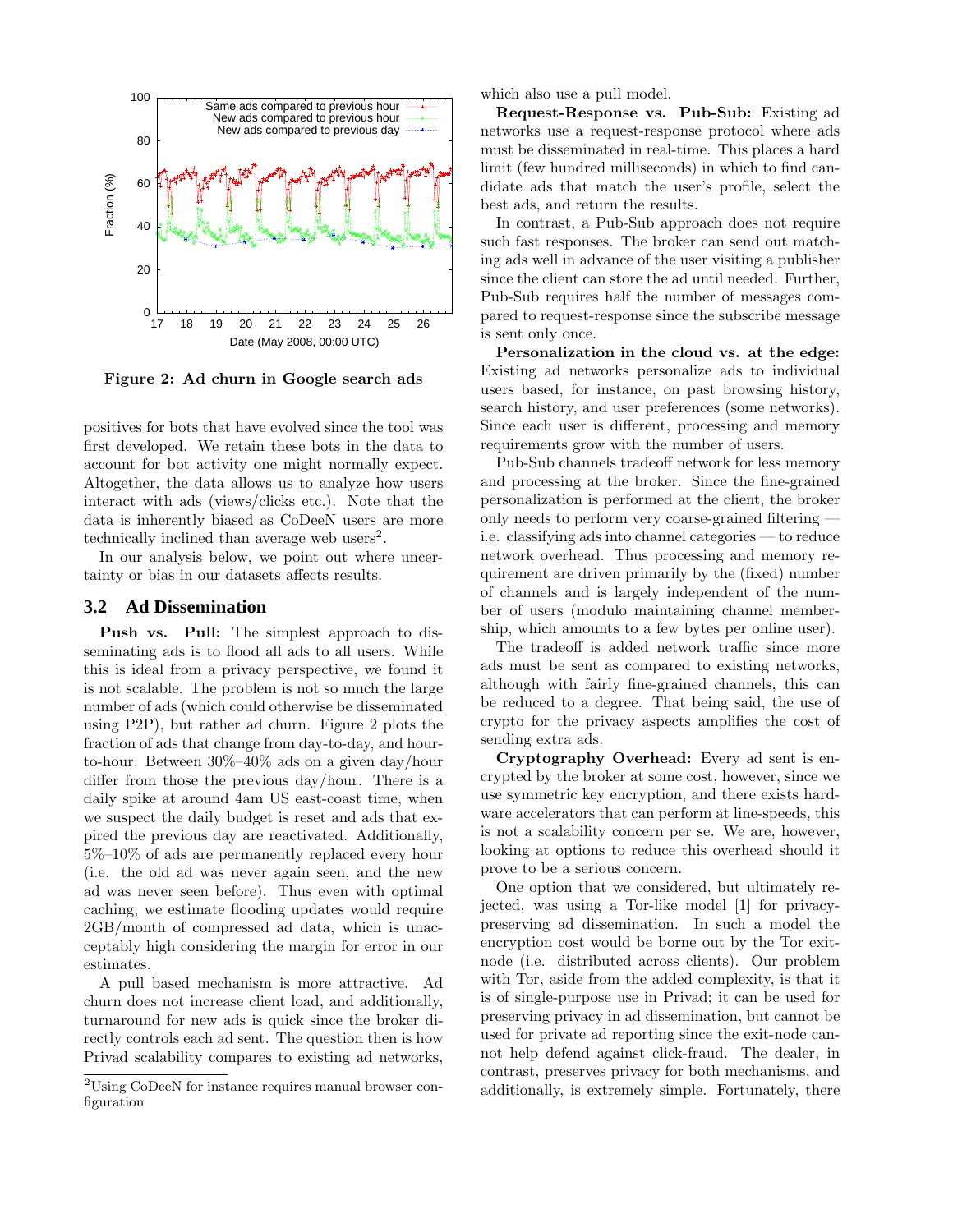are other options for reducing the crypto overhead.

In our Google dataset we observe the number of impressions for ads is highly skewed  $-$  a small fraction of ads (10%) garner a disproportionate fraction of impressions (80%). Second, these ads are correlated with the more generic queries in our sample set (e.g. Kitchen). Third, these generic queries have higher than average advertiser competition, which we assume results in higher costs per click. This suggests high advertising budgets and broad targeting are a likely cause, and as such are a characteristic of online advertising that can be leveraged.

Specifically, a small number of broadly targeted ads is particularly well suited to the push model discussed earlier. Supplementing the Pub-Sub mechanism with a P2P-based push (e.g. Gossip) has the potential of reducing crypto costs. Ads would be classified as persistent or ephemeral, where persistent ads are those with a broad reach and high daily budgets. The broker would use the Pub-Sub mechanism to seed persistent ads to a small number of clients that would then gossip it onward; this would significantly reduce the number of crypto operations at the broker without adding much overhead to clients due to the small number of such ads. Ephemeral ads would continue to be distributed using only the Pub-Sub mechanism. Of course, with P2P comes additional privacy concerns and attack vectors that we must consider.

Overall, we believe building a scalable privacy preserving ad dissemination mechanism is feasible. Scalability at par with existing ad networks is likely to be achievable given the benefits of Pub-Sub over Request-Response, and personalization at the edge rather than in the cloud, despite the symmetric key cryptography overhead. In addition, the possibility of reducing crypto costs further by enlisting client help looks promising.

# **3.3 Ad View/Click Reporting**

Cryptography Overhead: The overhead of publickey operations at the broker is the primary scalability concern in view/click reporting. The problem is much more severe for view reports than for click reports since views far outnumber clicks and have a lower profit margin. There are two approaches that we believe can be used to scale reporting: sampling, and offloading computation to clients.

The first option is to simply send a view report with a uniform  $1/p$  probability; the broker adjusts view counters accordingly for each report. This results in an estimate of the number of views with a factor  $p$ reduction in public key operations.

The second option farms out public-key operations to idle clients to reduce load at the broker. This is made possible by the following protocol: each client periodically generates a public-private key pair; the public key is sent to the broker, for instance by piggybacking it onto a subscribe message. When a client wishes to send a view/click report, it first requests the broker for a random public key to encrypt the report with. It then sends the encrypted report, the publickey used, and a hash of the original report contents to the broker. The broker forwards the encrypted report to the client that holds the corresponding private key, which decrypts the report for the broker. The broker can validate the decryption by verifying the hash, which is much cheaper than a public key operation.

For privacy, both the request/response for the public key, and the encrypted report are proxied by the dealer. This prevents the broker from linking different reports from the same user. However, since the objective is to reduce crypto operations, the request/response for the public key cannot itself be encrypted. This poses a potential man-in-the-middle attack at the dealer. One solution is for the client to request the key through one dealer and send the encrypted report through a different dealer. A stronger defense against colluding dealers (but more expensive for the client) is to request multiple keys through  $N$ dealers and iteratively encrypt the report with all N keys, thereby raising the bar by requiring all  $N$  dealers to collude. Note, however, that clients performing the decryption cannot compromise user privacy (even if they collude among themselves) since they learn no more than the broker would have in our original private reporting scheme.

That being said, this protocol is still preliminary and subject to further analysis. Nevertheless, we believe the fundamental notion of harnessing clients to reduce public-key operations at the broker without compromising user privacy is tractable.

## **3.4 Click-Fraud Defense**

Storage Overhead: The only scalability concern with the click-fraud defense is storage at the dealer. The length of time the mapping between the record ID and client identity must be stored depends on the time it takes the broker to detect click-fraud. Depending on the complexity of the statistical analysis, we expect the number to be between a few days, to a few weeks. In any event, since disk is cheap, this is not a big concern.

# **4. DEPLOYING PRIVAD**

There are two main challenges in deploying Privad: getting users to install it, and deploying the dealer function. The key to both is that Privad is verifiably private.

The user deployment for Privad is, admittedly, adware. The historical failure of adware is not due to its